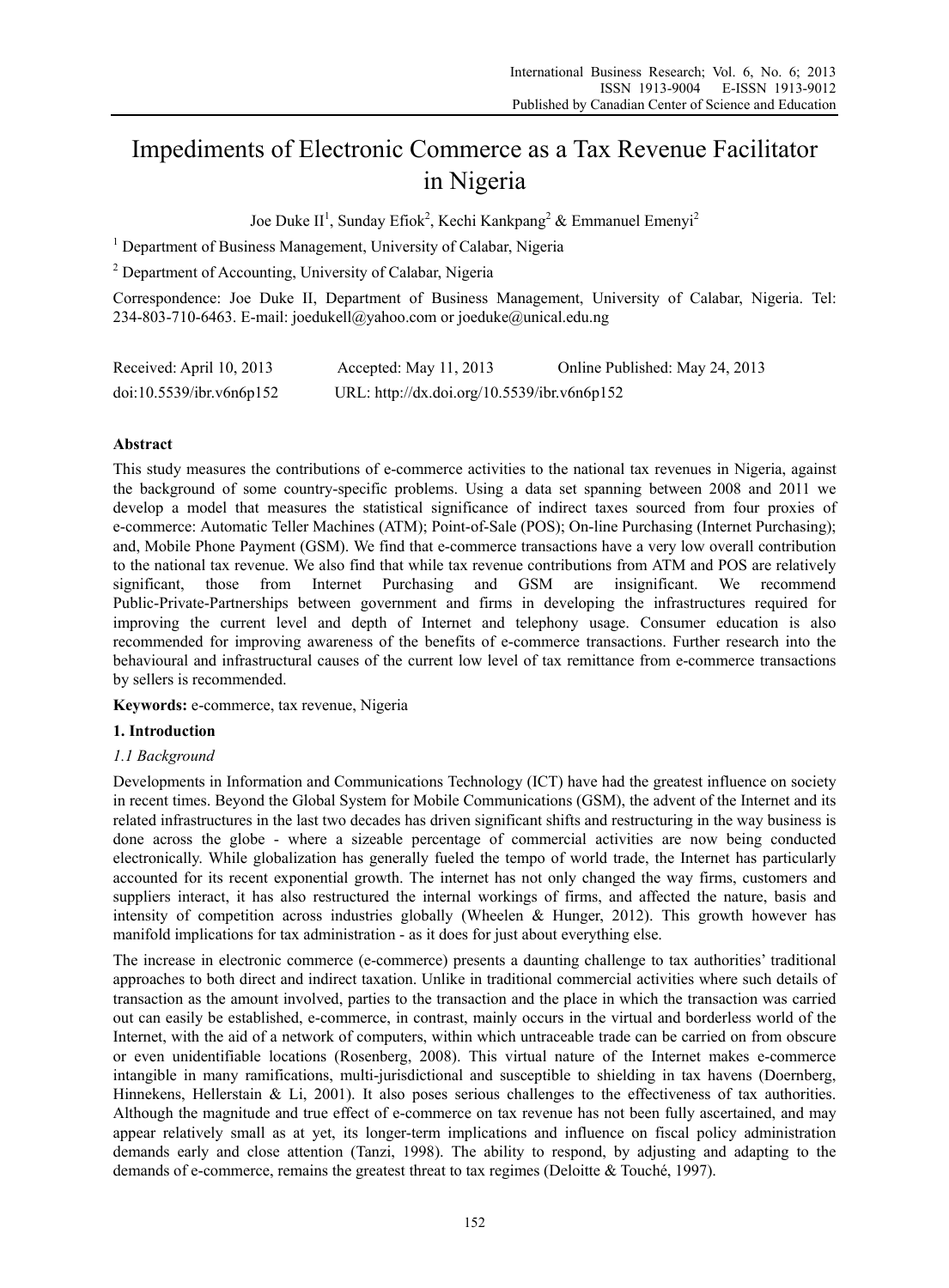Deep concerns have been raised about the administrative feasibility of effectively taxing commercial transactions conducted on the Internet. Indeed, it presents for tax administration the dangers of inefficiency on the one hand, and mistreatment of the tenets of sound tax policy on the other, with concomitant loss of tax revenues for fiscal authorities (Mikesell, 2001). Specifically, the cardinal principles of taxation such as fairness, neutrality and avoidance of double taxation may become compromised or eroded, while opportunities for tax avoidance and evasion tend to rise (Krupsky, 2003). As earlier suggested by Davis and Chan (cited in Hanefah, Hassan & Othman, 2008), the potential for tax avoidance heightens as physical location becomes unclear, such as what often obtains in an e-commerce environment. Indeed, there is growing evidence that the internet is being exploited by consumers for tax avoidance (Alm & Melnik, 2005; Goolsbee, 2000; Scanlan, 2007). For instance, Purie and Perrin found that firms take advantage of the Internet to minimize VAT payments, and On-line transactions generally assist in the avoidance of consumption taxes, such as Goods and Services Tax in New Zealand (cited in Bristol, 2011). More instructively, commercial activities conducted through the internet raise important regulatory concerns that carry with them the potential of international fiscal conflicts over the determination of the basis of the transactions, and therefore locus of taxation (Rosenberg, 2008).

Under the local tax system, individuals and corporate bodies resident in Nigeria are liable to pay tax on their global income. Non–residents are subjected to Nigerian tax on activities they have carried out within Nigeria through a *permanent establishment* – the country within which the person receiving the income resides or operates from. Where a tax liability arises in more than one jurisdiction, the taxpayer can seek relief from double taxation under existing double taxation treaties, which Nigeria currently holds with seven countries including UK, France and Canada. These treaties are an adaptation of the Organization of Economic Cooperation Development (OECD) model for tax convention (cited in Emenyi, 2013). At present, a huge proportion of the national tax revenue is generated from Value Added Tax (VAT), which is imposed on the supply of all goods and services, other than those exempted by statute. As regards VAT and other indirect taxes, the major issue is how Nigerian tax authorities can effectively monitor and track e-commerce transactions for the purpose of tax collection.

# *1.2 Problem Definition*

The main difficulty that e-commerce poses for the Nigerian tax system, like in most other countries, stems from the fact that the extant national laws governing income taxation are premised on the assumptions of physical presence of parties to business transactions (Horn, 2003; Vohra, 2004). However, these laws are incompatible with the taxing of e-commerce transactions (Hanefah, Hassan & Othman, 2008). Physical presence justifies the concept of permanent establishment, as defined in the double tax treaties. With e-commerce, the need for physical presence in the country receiving the goods or services is removed, or is at best diminished. This creates a problem of how to determine the right to tax profits that are derived from electronic transactions - with serious intrinsic implications for the full realization of income tax revenues.

Although the recognition of the Internet as a major platform for communication has grown in recent times, the current poor state of infrastructures required for e-commerce transactions presents yet another drawback to the widespread use of the Internet for commerce in Nigeria. It is important to note that e-commerce does not merely involve a consumer surfing the internet for his needs with his personal computer, but includes interfaces between businesses in order to be able to serve the customer effectively – implying that all the players lining up the supply chain must be fully equipped with the Internet and other facilities. The infrastructures required for this critical business-to-business interface are often inadequate or lacking in developing countries such as Nigeria (United Nations Conference on Trade and Development, 2001). A related challenge that is increasingly being faced by users of electronic facilities for commercial transactions is a lack of universal security mechanism that forms a first-line of defense for such users. This problem has exposed local firms and individuals to substantial avoidable losses that negatively impact their income, profitability, and ultimately the tax revenue derivable from them.

Further compounding these problems is evidence of a relatively slow acceptability and adaptability of firms and individuals to the reality of conducting commercial transactions electronically, which has manifested itself in the apathy or even resistance to use of e-payment for financial transactions (Nwaolisa & Kasie, 2011). Indeed, this has been the reason for the recent compulsion of physical cash payment limits instituted by the Central Bank of Nigeria in 2012. These issues, among others, have jointly impacted the tax revenues realized from e-commerce activities in Nigeria especially on AMS, online purchasing, Point-of Sale and mobile phones.

# *1.3 Objectives and Justification of the Study*

Although the debate on the full implications of e-commerce for tax revenues remains to be settled, this study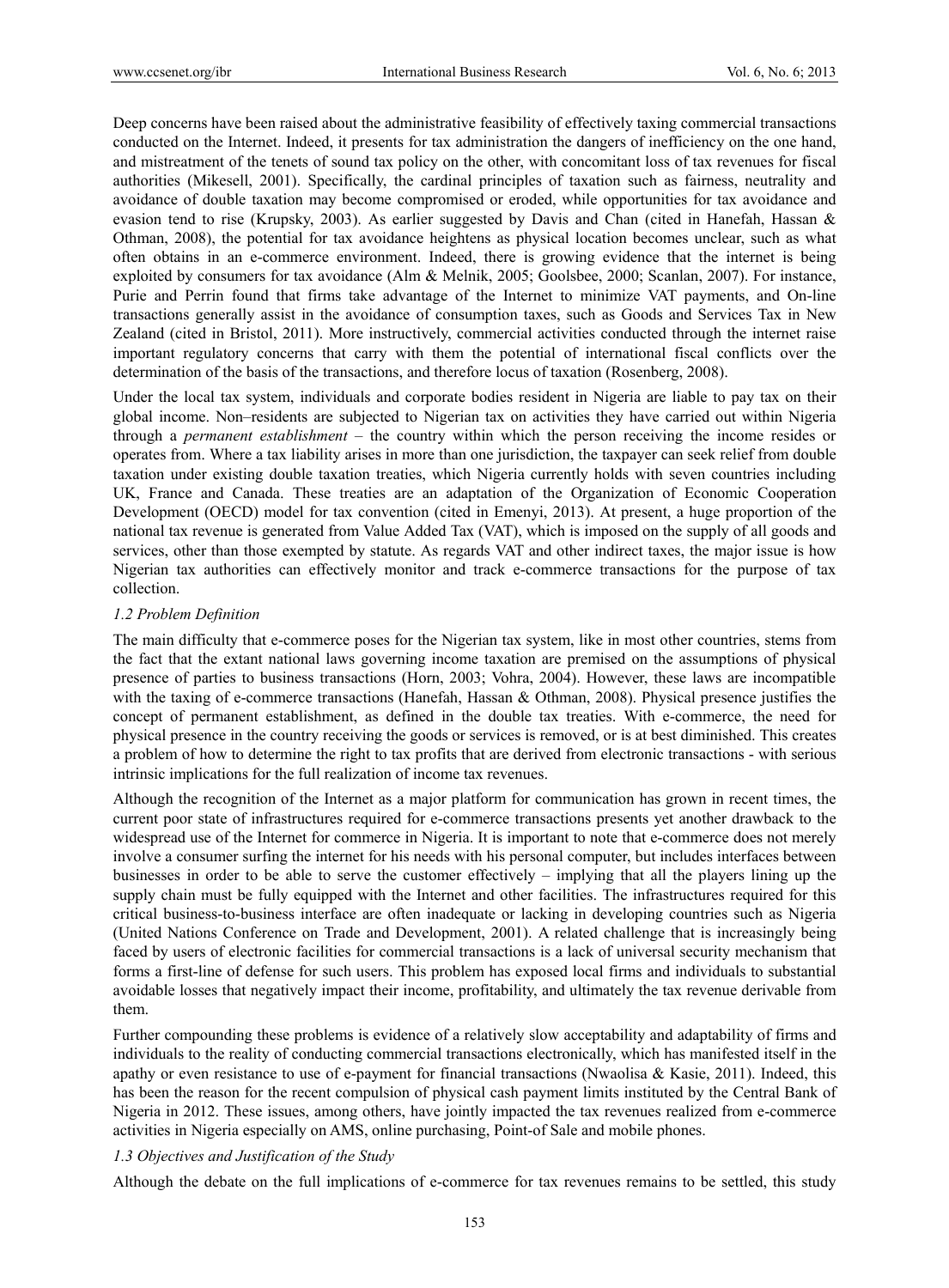seeks to contribute to a better understanding of the contributions of e-commerce activities to the national tax revenues in Nigeria, against the background of the earlier highlighted country-specific problems. To achieve this, we develop a model that recognizes the effect of these factors on the level of tax revenues raised through the main facilities and instruments of e-commerce, that is, On-line (Web-based or Internet) Purchasing, Point-of-Sale (POS), Automatic Teller Machines (ATM) and Mobile Phone (GSM) Payments.

Being a typical developing economy, Nigeria features a population that is fast embracing the internet as a tool for social interaction and business transactions. As at December 2011, there were 45,039,711 Internet users, representing 26.5% of the total national population (Internet World Stats, 2012). By this, Nigeria currently ranks  $10<sup>th</sup>$  among the highest Internet users in the world, according to Moreno (cited in BrandCrunchng, 2013). The growing importance of the Internet as an emerging driver of growth for the Nigerian economy is further reflected in the bourgeoning local online shopping statistics, which according to Konga.Com, currently stands at an annual US\$1.8billion (cited in British Broadcasting Corporation, 2013). Given these potentials, the imperatives of conducting an empirical study on the current contribution of e-commerce to the national tax revenue are strong and obvious.

# *1.4 Study Hypotheses*

The following hypotheses are formulated for the study:

*H1*: Automated Teller Machine contributes significantly to tax revenue in Nigeria.

*H2*: On-line purchasing contributes significantly to tax revenue in Nigeria.

*H3*: Point-of-Sale contributes significantly to tax revenue in Nigeria.

*H4*: Mobile Phone Payment contributes significantly to tax revenue in Nigeria.

Using empirical data spanning four years from 2008 to 2011 obtained from the Central Bank of Nigeria (CBN), the above hypotheses are tested in this study.

# **2. Theoretical Framework and Empirical Review**

In the most basic sense, e-commerce describes the use of the internet to electronically conduct business transactions (Wheelen & Hunger, 2012). An electronic transaction involves the exchange of goods and services between businesses (including affiliates), households, individuals, governments, and other public or private organizations through sale or purchase, conducted over computer-mediated networks for which payment and delivery may be carried out either on or off-line. As such, any form of electronic order, whether payment is made through the same network or not, is covered here. The electronic medium may include proprietary networks such as those used for electronic data interchange (EDI), telephony, etc. Furthermore, the basic parties involved in the exchange are consumers, businesses or government, operating in a business-to-business, business-to-consumer or business-to-government combination (UNCTAD, 2001).

The hallmark of e-commerce lies in the simplicity of its transactions, as exchanges are often completed without the intervention of such business intermediaries as banks and other financial institutions and consultants. This allows businesses the freedom to reach, and be reached, by customers across geographical borders. Because of its features, the Internet has driven a number of important trends, including compelling firms to reshape, reconfigure or totally transform into entities that now almost exclusively interface with their customers, suppliers, partners and others electronically. It is also facilitating closer interaction and access between firms and their customers, thus eliminating distributors and agents in the value chain, and in the process reducing operating costs, improving service and fostering mutually rewarding relationships – a factor that influences customer bonding, loyalty and fidelity. Instructively, the internet has forced a shift in the balance of power from the supplier to the customer, as the latter now has unrestricted access to market information that is empowering for making choices. This particular development has triggered greater competition across industries in which firms unrelentingly strive to out-perform one another with the most innovative and efficient means of reaching the increasingly discerning customer (Wheelen & Hunger, 2012).

# *2.1 Theoretical Foundations*

The theoretical foundations of e-commerce are arguably anchored on the *Garg* (2000) *model* for electronic commerce taxation, which suggests that a number of qualities must be met by the tax system: *Neutrality* – the tax mechanism should be neutral and equitable between the traditional physical mode of commerce and electronic transaction, such that transacting under either mode should neither affect the incidence of tax nor should it result in double or non-taxation; *Efficiency* – since increase in compliance cost is likely to lead to tax evasion or even a reversal on the use of electronic transactions, the tax system should necessarily be cost-effective, not only to the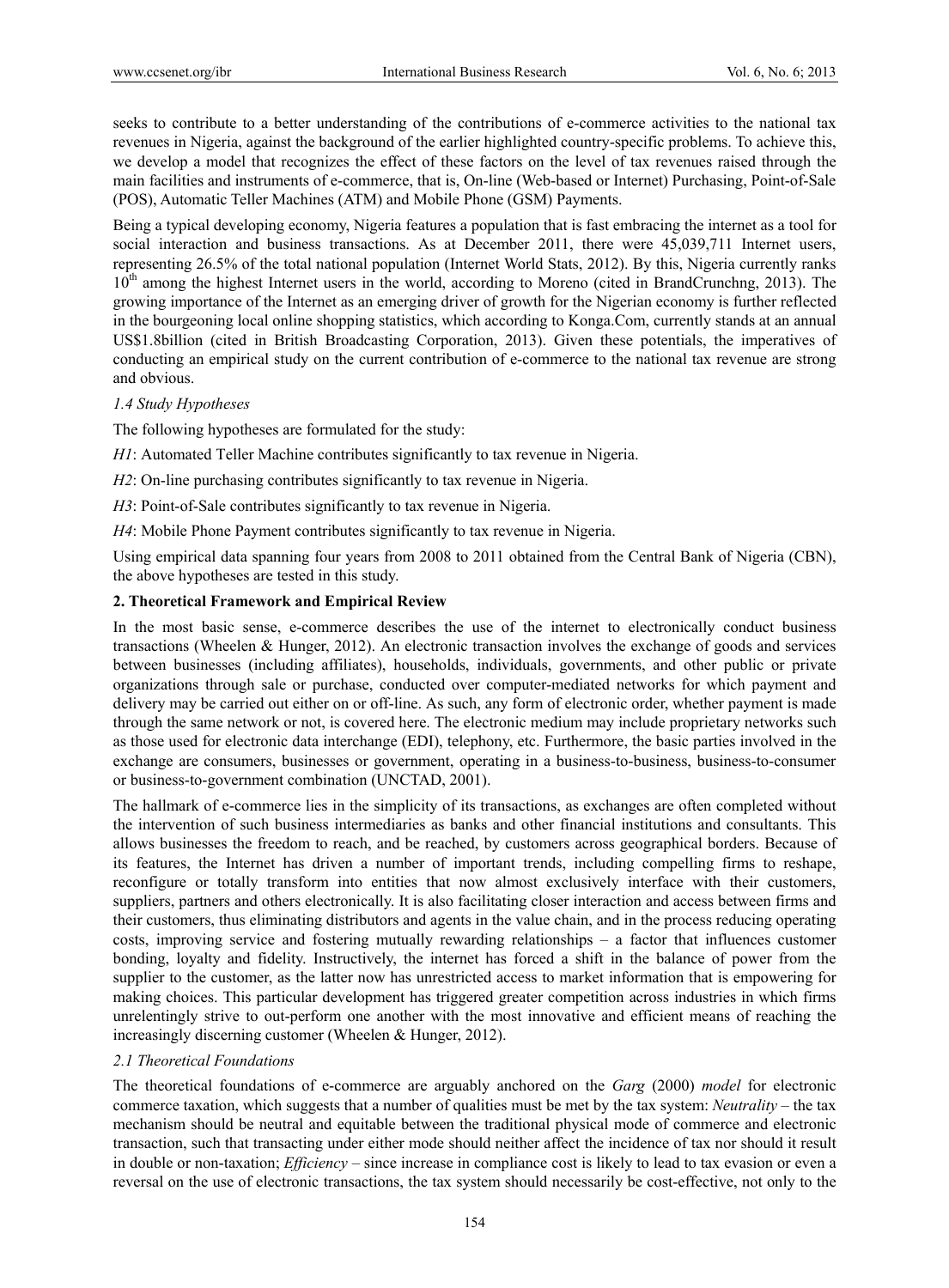fiscal authorities, but also to businesses; *Simplicity* – the tax system should be devoid of complexities while being user-friendly, in order to engender voluntary compliance and reduce opportunities for litigation; *Flexibility and effectiveness* – although it is challenging to produce a tax law that will take care of all possible future developments or scenarios in the economy and all fields of technology, it is nevertheless critical that the enactment is flexible enough to be adapted to new situations without necessitating radical change in its content and form. Furthermore, the law should be able to produce the maximum amount of tax in a timely way, while also presenting a disincentive for tax evasion and avoidance; *Split of revenue in case of clash of tax jurisdiction* – the tax policy should contain a mechanism that allows for an equitable split of revenues from a taxable activity or transaction whose locus is being contended by another country. The overriding principle is that the taxpayer should not have to suffer double-taxation, while the tax authority avoids controversies and litigation.

On its part, the *Optimal Taxation theory* specifies how taxes can be configured in a way that offers the best outcomes in terms of social welfare. It features two models: the *Ramsey Rule* and the *Laffer Curve Model*. The Ramsey Rule posits that the excess burden of taxation will be minimized by setting the ratio of taxation inversely proportional to price elasticities of demand for tangible and intangible electronic products. This models assumes that government attempts to minimize the excess burden (efficiency loss) of taxation subject to given revenue requirements. The *Optimal Taxation theory* under Ramsey rule is the rate that minimizes the excess burden of taxation while still generating the required revenue from tangible and intangible electronic business. The Laffer Curve *model* on the other hand assumes that government will attempt to generate as much revenue as possible without any regard to the efficiency losses caused by taxation. Only constitutional constraints and other legislation can limit government's desire for increased revenue. The Laffer Curve considers the inverse relationship between taxation and tangible and intangible electronic products and the impact of these relationships on tax revenues. The analysis reveals that a higher tax is not always the maximizing rate – as a lower tax rate may actually raise more tax revenues than a higher one in electronic commerce transactions (cited in Emenyi, 2013).

# *2.2 Implications of E-Commerce for the Nigerian Tax System*

Although there is scant literature available, and it is still relatively early days to fully comprehend and measure the effects of e-commerce on the Nigerian tax system, a number of issues as suggested by Lao-Araya (2003) must be considered in addressing the tax implications of e-commerce:

(i) As the total value of e-commerce continues to rise globally, the taxing strategies of various countries will drastically have to shift from the domestic to the international level, since e-commerce, via the internet, is borderless. It follows a process that makes it challenging to physically locate the participants involved in commerce, and therefore difficult to reach for the purposes of tax assessment.

(ii) As e-commerce continues to become more and more decentralized, bilateral or multilateral disputes in respect of trade agreements or tax jurisdiction will become virtual and obviously more difficult to settle.

(iii) Over time, many trading entities, especially multi-national companies, will tend to operate as virtual organizations with little or no physical presence in any particular taxing jurisdiction, and as such challenging to tax.

(iv) In order to handle the challenge posed to tax administrators by e-commerce, tax jurisdictions need to be globalized and wide scale agreements between trading countries and common tax policies put in place.

# *2.3 Legal Dimensions of Electronic Commerce in Nigeria*

Being a typical emerging economy, Nigeria understandably does not currently have comprehensive legal or regulatory framework in place for governing e-commerce activities. Essentially, disputes arising from e-commerce have so far been resolved with the use of decided cases and relevant commercial laws. Appropriate legislation is being formulated in the form of the twin laws of: Nigerian Bill on Cyber Crimes and the Electronic Transaction Bill - which is modeled on the UNCITRAL Law on electronic commerce. The former addresses cybercrime security in terms of policing, prevention and prosecution, while the latter will focus on frameworks for contract governance (Akomolede, 2008).

# **3. Methodology**

# *3.1 Research Design*

The historical-descriptive research design was adopted in carrying out this study. This approach involved the use of secondary data reported in various issues of the Central Bank of Nigeria (CBN) Annual Reports and Accounts.

The data set used as proxies for the e-Commerce variables and the regression analysis in this study were derived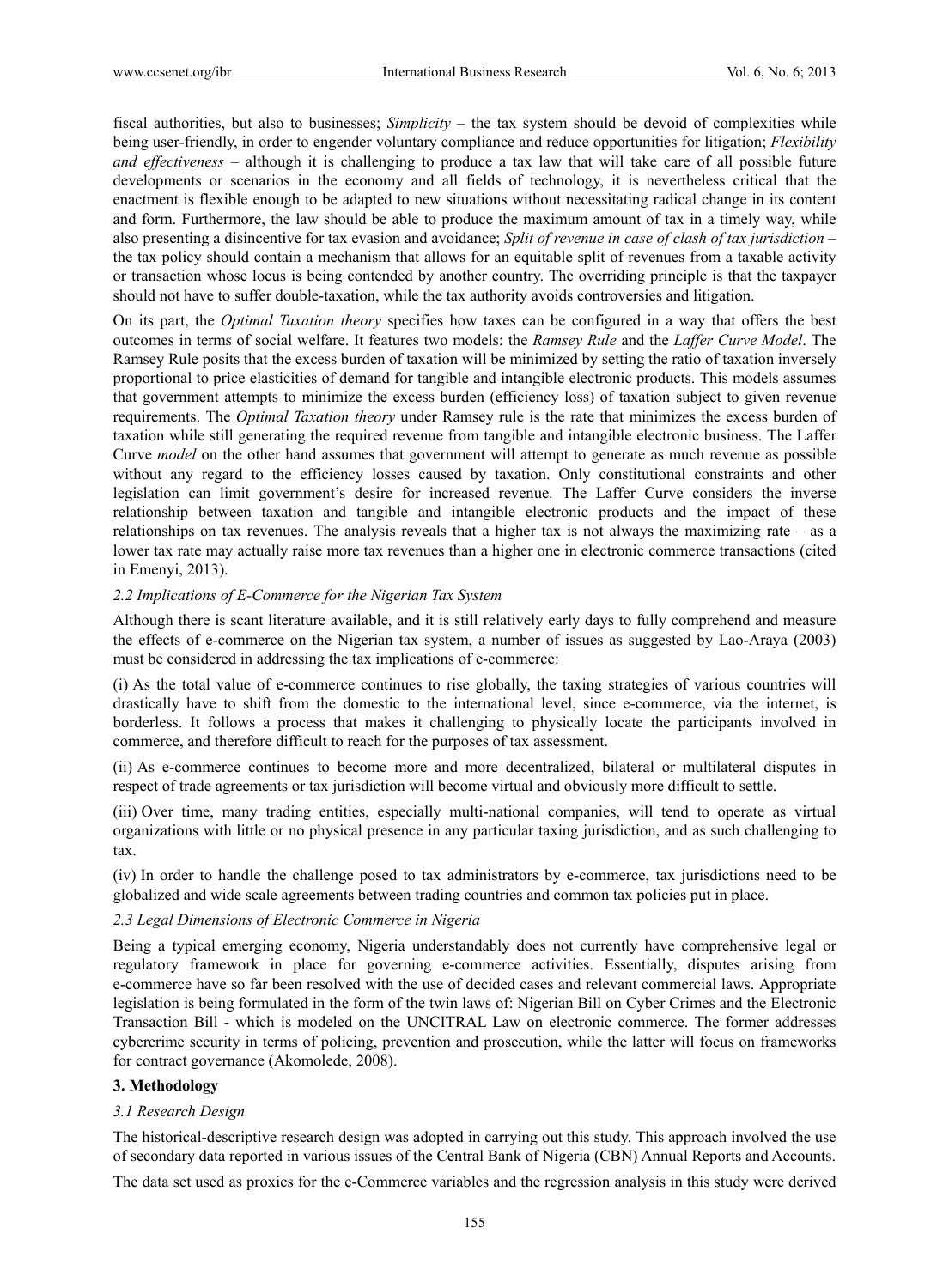from these sources over a four-year period covering 2008 to 2011.

#### *3.2 Model Specification*

The researchers developed an Electronic Commerce Model (ECLM) for this study. The essence of this model is the measurement of the reliability of the independent variables. Crucial to the understanding of the issues in this study is the construction of a statistical model which establishes the relationship between the study variables. The consensus from the literature on e-Commerce and tax revenue is that the appropriate functional form of analysis is the linear one.

The relationship between e-Commerce and tax revenue is expressed by the following equations:

*Tax Rev = f (ATM, WEB, POS, GSM)* 

The statistical model becomes:

$$
Tax Rev = b_0 + b_1 ATM + b_2WEB + b_3POS + b_4GSM + e_i
$$

*Where*:

Tax  $Rev = Tax$  Revenue

ATM = Payments through ATM machines

WEB = On-line Payments through the Web

POS = Payments through Point-of-sale

GSM = Payments through Mobile phones

 $b<sub>o</sub>$  = Unknown coefficient to be estimated

 $b_1 - b_4 =$  Coefficient of the contributions of the independent variables: Automated Teller Machines (ATM), WEB/ Internet subscription, Point-of-Sale (POS) and Global System for Mobile telecommunication (GSM) to the attainment of the dependent variable (Tax revenue).

 $e_i$  = Error term

 $b_0, b_1, b_2, b_3, b_4 \geq 0.$ 

# *3.3 Data Estimation Technique and Treatment*

The study adopted an inductive and empirical methodological framework. On the basis of existing theories, the hypotheses are rigorously tested. The Ordinary Least Square (OLS) regression and correlation coefficient was adopted in the determination of the relationship between variables in the study. To ensure the validation of the research hypotheses, the independent student t-test was adopted arising from the OLS result interpretation.

# **4. Results and Discussion**

# *4.1 Results*

In Tables 1 to 5 where the ordinary least square regression results are presented, the estimated Pearson Correlation, Standard Errors, t-value and the Coefficient of determination coefficient are arranged vertically for each e-Commerce variable. The t-value is calculated using a two-tailed test. The level of significance of 5% is used. The coefficient of determination  $(R^2)$ , the adjusted  $R^2$  and F-statistic are also presented. The  $R^2$  measures the goodness of fit of the regression equation, that is, it gives the proportion or percentage of the total variation in the dependent variable explained by the exploratory variables. The adjusted  $R^2$  is a better goodness of fit than  $R^2$  as it adjusts for increasing  $R^2$  when a new explanatory variable is added to the model. The F-statistic is used to test whether the regression equation taken as a whole significantly explains the variation in the dependent variable.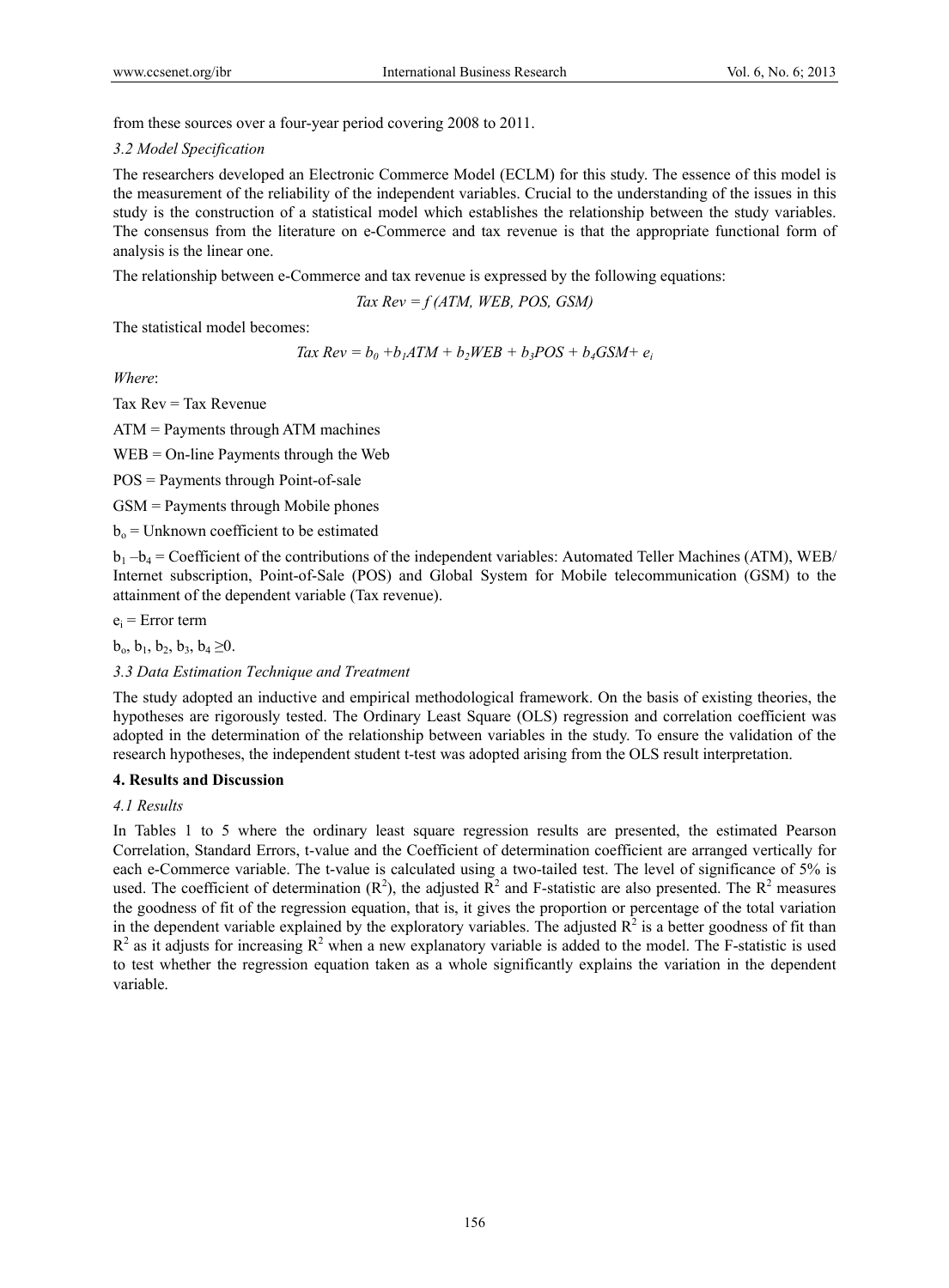| Variable       | <b>Estimated coefficient</b> | <b>Standard error</b> | t-value | Sig. |
|----------------|------------------------------|-----------------------|---------|------|
| Constant term  | 403.618                      | 81.429                | 4.957   | .038 |
| ATM            | 0.210                        | .083                  | 2.518   | .013 |
| Rho            | .872                         |                       |         |      |
| $R^2$          | .760                         |                       |         |      |
| Adjusted $r^2$ | .640                         |                       |         |      |
| F-statistic    | 6.340                        |                       |         |      |
| DW             | 1.919                        |                       |         |      |

Table 1. Modeling the effect of e-commerce on tax revenue from ATM machines using ordinary least square method

Notes: a. Predictors: (Constant), ATM; b. Dependent variable: TAXREV.

Source: SPSS Result.

Table 2. Modeling the effect of e-commerce on tax revenue from On-line (WEB) purchasing using the least square regression method

| Variable       | <b>Estimated coefficient</b> | <b>Standard error</b> | t-value | Sig.  |
|----------------|------------------------------|-----------------------|---------|-------|
| Constant term  | 416.677                      | 147.903               | 2.817   | .106  |
| Online         | 2.532                        | 2.042                 | 0.659   | 0.341 |
| Rho            | 0.659                        |                       |         |       |
| $R^2$          | 0.435                        |                       |         |       |
| Adjusted $r^2$ | 0.152                        |                       |         |       |
| F-statistic    | 1.537                        |                       |         |       |
| DW             | 0.917                        |                       |         |       |

Notes: a. Predictors: (Constant), Online; b. Dependent Variable: TAXREV.

Source: SPSS Result

Table 3. Modeling the effect of e-commerce on tax revenue from Point of Sales (POS) using ordinary least square method

| Variable       | <b>Estimated coefficient</b> | <b>Standard error</b> | t-value  | Sig. |
|----------------|------------------------------|-----------------------|----------|------|
| Constant term  | 897.762                      | 149.495               | 6.005    | .027 |
| <b>POS</b>     | $-26.857$                    | 12.347                | $-2.175$ | .016 |
| Rho            | 0.838                        |                       |          |      |
| $R^2$          | 0.703                        |                       |          |      |
| Adjusted $r^2$ | 0.554                        |                       |          |      |
| F-statistic    | 4.731                        |                       |          |      |
| <b>DW</b>      | 2.320                        |                       |          |      |

Notes: a. Predictors: (Constant), POS; b. Dependent Variable: TAXREV. Source: SPSS Result.

Table 4. Modeling the effect of e-commerce on tax revenue from GSM using least square regression method

| Variable       | <b>Estimated coefficient</b> | <b>Standard error</b> | t-value | Sig. |
|----------------|------------------------------|-----------------------|---------|------|
| Constant term  | 508.399                      | 65.451                | 7.768   | .016 |
| <b>GSM</b>     | 10.569                       | 6.055                 | 1.745   | .222 |
| Rho            | 0.777                        |                       |         |      |
| $R^2$          | 0.604                        |                       |         |      |
| Adjusted $r^2$ | 0.405                        |                       |         |      |
| F-statistic    | 3.018                        |                       |         |      |
| <b>DW</b>      | 1.754                        |                       |         |      |

Notes: a. Predictors: (Constant): GSM; b. Dependent Variable: TAXREV.

Source: SPSS Result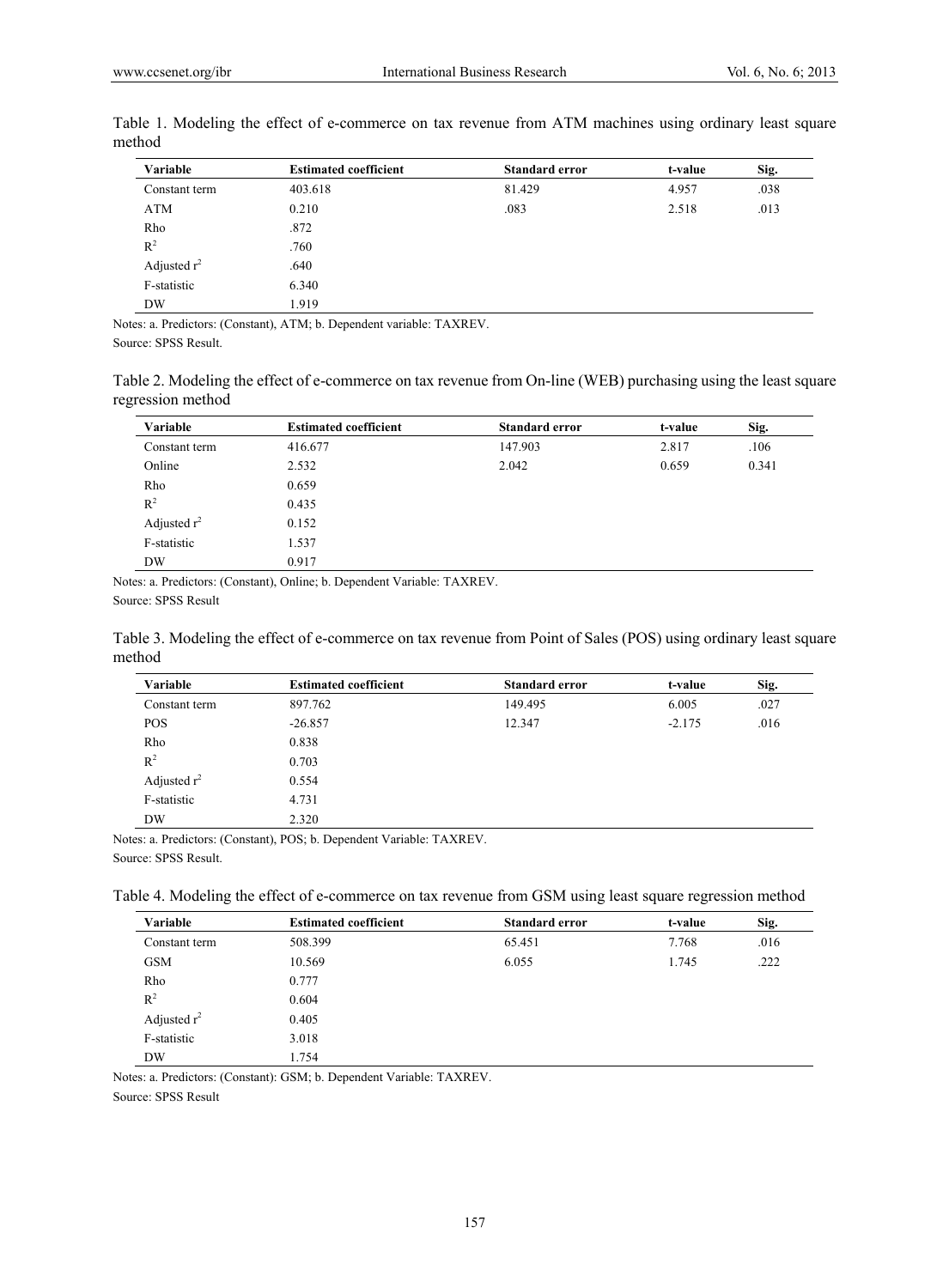Table 5. Benchmark or tabulated value

| Table F- Statistic $F_{0.05}(1,3)$     | 3.84  |
|----------------------------------------|-------|
| Table F- Statistic $F_{0.01}$ (1,3)    | 6.63  |
| Table Value t-value $t_{0.05}$ (N-k=3) | 2.042 |
| Table Value t-value $t_{0.10}$ (N-K=3) | 1.697 |

Source: Gujarati (2005).

Table 1 shows the effect of ATM Machines on tax revenue in Nigeria. The result indicates that the model fits the data well, as measured by the adjusted coefficient of determination (Adjusted  $R^2$ ). The adjusted  $R^2$  value of 0.640 or 64.0% indicates that about 64% of the observed changes in the dependent variable, that is, tax revenue in Nigeria were explained by the independent variable, ATM machines. It follows that the remaining 36% was not accounted for by the model and was therefore represented in the usual stochastic error term. The high value of the adjusted R-squared did not occur by chance, since its overall statistical significance as measured by the F-statistic showed a high level [F-statistic  $(1, 3) = 6.340$  compared to F0.05  $(1, 3) = 3.84$ ]. This therefore confirms that the model had a high predictive power. To examine the statistical significance of the individual variables in the model, the t-statistic value was used. First, the expected a priori sign confirmed the theoretical stance that revenue sourced from transactions made on ATM machines is positively related to tax revenue in Nigeria. Specifically, the independent variable was found to be statistically significant at unconventional level [tcal =  $2.518 > t0.01 = 1.697$ ]. This was read from a two-tailed test table.

Table 2 indicates the results of the relationship between On-line purchasing and tax revenue. Here, the model shows that there is a very low and insignificant predictive power of the independent variable on the dependent variable. The adjusted R-squared value of 0.152 or 15.2% indicates that about 15% of the observed changes in the dependent variable, tax revenue, were explained by changes in the independent variable, On-line purchasing. The remaining 85% was captured by the stochastic error term with its usual normality assumptions. The low F-statistic also confirmed the low explanatory power of the independent variable. A look at the statistical significance and the a priori sign of the variable in the model indicates that the independent variable was statistically insignificant at the conventional levels.

Table 3 indicates the effect of Point-of-Sales (POS) on tax revenue in Nigeria. With an adjusted R-squared value of 0.554 or 55.4%, it could be confirmed that the model has a high prediction power and fits the data well. The high and statistically significant value of the F-statistic [F-stat.  $(1, 3) = 4.731 > F0.05 (1, 3) = 3.84$ ] confirms the overall significance of the model and the predictive power of the independent variable. A quick examination of the statistical significance of the variable in this model indicates that, it was statistically significant at unconventional level. Specifically, the independent variable was found to be statistically insignificant at 1% level  $[tcal = -2.175 \leq t0.01 = -1.697]$  and carried the wrong a priori negative sign.

Table 4 shows the effect of Mobile phone payments (GSM) on tax revenue in Nigeria. It indicates that the model does not fit the data well, as measured by the adjusted coefficient of determination (Adjusted  $\mathbb{R}^2$ ). The adjusted  $R<sup>2</sup>$  value of 0.405 indicates that 40.5% of the observed changes in the dependent variable, tax revenue, is explained by the independent variable, GSM. It follows that the remaining 59.5% was not accounted for by the model, and was therefore represented in the usual stochastic error term. The very low value of the adjusted R-squared did not occur by chance, since its overall statistical significance, as measured by the F-statistic, showed a low level [F-statistic (1, 3) = 3.018 compared to F0.05 (1, 3) = 3.84]. This therefore confirms that the model had a low predictive power.

# *4.2 Test of Hypotheses*

# 4.2.1 Hypothesis One

#### *Automated Teller Machine (ATM) contributes significantly to tax revenue in Nigeria*.

Our test of this hypothesis shows a t-statistic of 2.518. This confirms that there is a positive significant relationship between the e-commerce variable of ATM machines and tax revenue. This is further confirmed by the value of the F-statistic which is higher than the tabulated or theoretical value.

#### 4.2.2 Hypothesis Two

#### *On-line purchasing contributes significantly to tax revenue in Nigeria*.

Our test of this hypothesis shows that the estimated t-value for On-line purchasing in the equation is 0.659. This result indicates that the contribution of On-line purchases to tax revenue in Nigeria is insignificant at 5 percent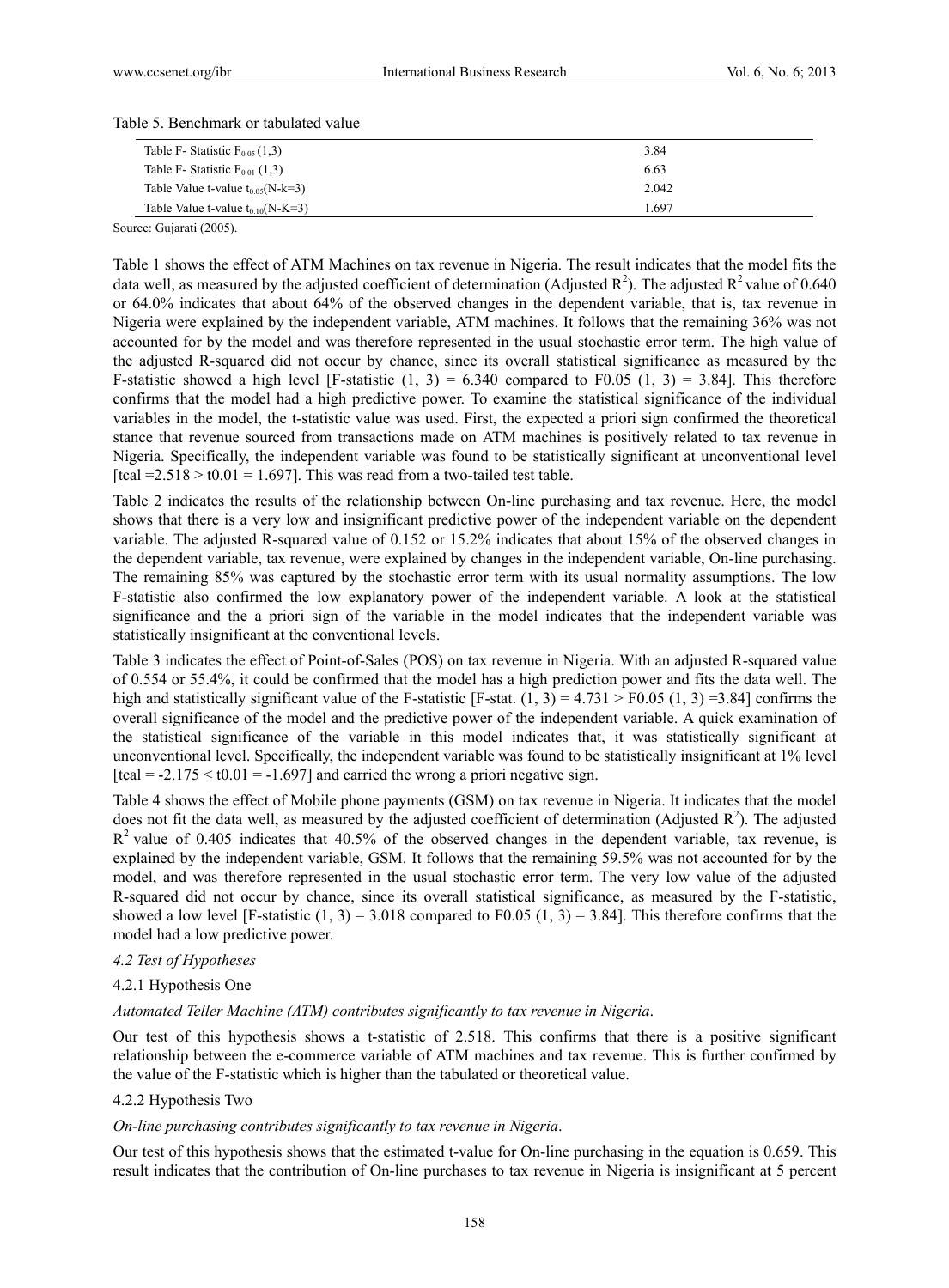level of significance. It is therefore concluded that On-line purchasing does not contribute significantly to tax revenue in Nigeria.

# 4.2.3 Hypothesis Three

*Point-of-Sale contributes significantly to tax revenue in Nigeria.* 

The test of this hypothesis shows that Point-of-Sale (POS) contributes significantly to tax revenue in Nigeria. The estimated t–value of the equation is -2.175 and is significant at 1 percent. The F-statistic is 4.731 and is significant at 5 percent level. This result confirms that Point-of-Sale contributes significantly to tax revenue in Nigeria.

# 4.2.4 Hypothesis Four

# *Mobile phone payment contributes significantly to tax revenue in Nigeria.*

The result of a test of this hypothesis shows that the estimated t-value for payments through Mobile phones (GSM) in the equation is 1.745. This indicates an insignificant relationship between GSM and tax revenue in Nigeria at 5 percent level of significance. Mobile phone payment therefore does not contribute significantly to tax revenue in Nigeria.

# *4.3 Discussion*

The four variables that were used as proxies for e-commerce in this study were found to have varying degrees of contribution to tax revenue in Nigeria. The results showed that while Automated Teller Machines and Point-of-Sale activities made significant contributions, On-line Purchasing and Mobile Phone payment did not contribute significantly. Analysis of the disaggregated data set of the distribution of taxes from e-commerce transactions indicates that ATM and POS jointly accounted for over 90% of the taxes from all such transactions in the Nigeria (see Appendix).

The results of this present work agree with the earlier findings of Nwankwo and Eze (2013) and Odior and Banuso (2012) in their studies of cashless banking in Nigeria, in which they concluded that ATMs and POS transactions have generally increased bank profits. This is so since POS and ATM contribute to revenue growth and help reduce cost of banking services. By deduction, this has in turn helped to grow the amount of the available taxable revenue.

The value of e-commerce transactions amounted to just 4% of the overall retail trade in the US in 2009 (U.S. Census Bureau, 2011). This draws some parallel with the Nigerian situation in which the contributions of e-commerce to annual total tax revenue was a mere 1.14% in the same period (CBN, 2012). However in the US, electronic (On-line) shopping and mail order accounted for a significant 48.1% of all e-commerce transactions, whereas in Nigeria its contribution to tax revenue was only 13%. This contrast further serves to explain the results of this present study, which found On-line Purchasing to be a statistically insignificant contributor to e-commerce taxes. Arguably, inadequate Internet infrastructures (personal computers, Internet service connectivity, etc) account for the low use of On-line Purchasing for retail procurements, and therefore the substantial difference between both cases. Another factor that may account for it is the perceived low rate of remittance of VAT and Sales Tax made by sellers for On-line transactions. As found by Alm and Melnik (2011), seller tax compliance is generally low in On-line sales. However, the larger and more established sellers tend to have a higher tax compliance rate than smaller ones. Regarding Mobile Phone Payment, its low level of contribution may not be unconnected with the current gaps in buyer education or awareness of the facility. A further reason may be the difficult connectivity or quality of service experienced by consumers with most of the GSM service providers in Nigeria.

# **5. Conclusion**

This study found that revenue from Automated Teller Machine and Point-of-Sale make more significant contributions to national tax revenue in Nigeria than those from On-line Purchasing and Mobile Phone Payment, although the overall contribution of e-commerce activities to the fiscal treasury is relatively dismal. However, the clear signs of improvement in the taxes derived from e-commerce transactions (as a percentage of total tax revenue) at an annual rate of about 44% over the last two years, and the fact that one quarter of Nigerians now depend on it for different kinds of activities portend very promising prospects by this tax revenue source. As firms attempt to reach wider markets with their products and services, they are likely to seek for the most innovative, cost-effective and efficient ways of making direct and interactive contact with consumers. This need will drive greater efforts at facilitating the development of the currently inadequate infrastructures, directly or indirectly, by business firms. The expected outcome is higher sales and profits for firms, and by extension higher tax revenue. Also, the growing level of education, awareness and consumer rights is set to cause a greater insistence by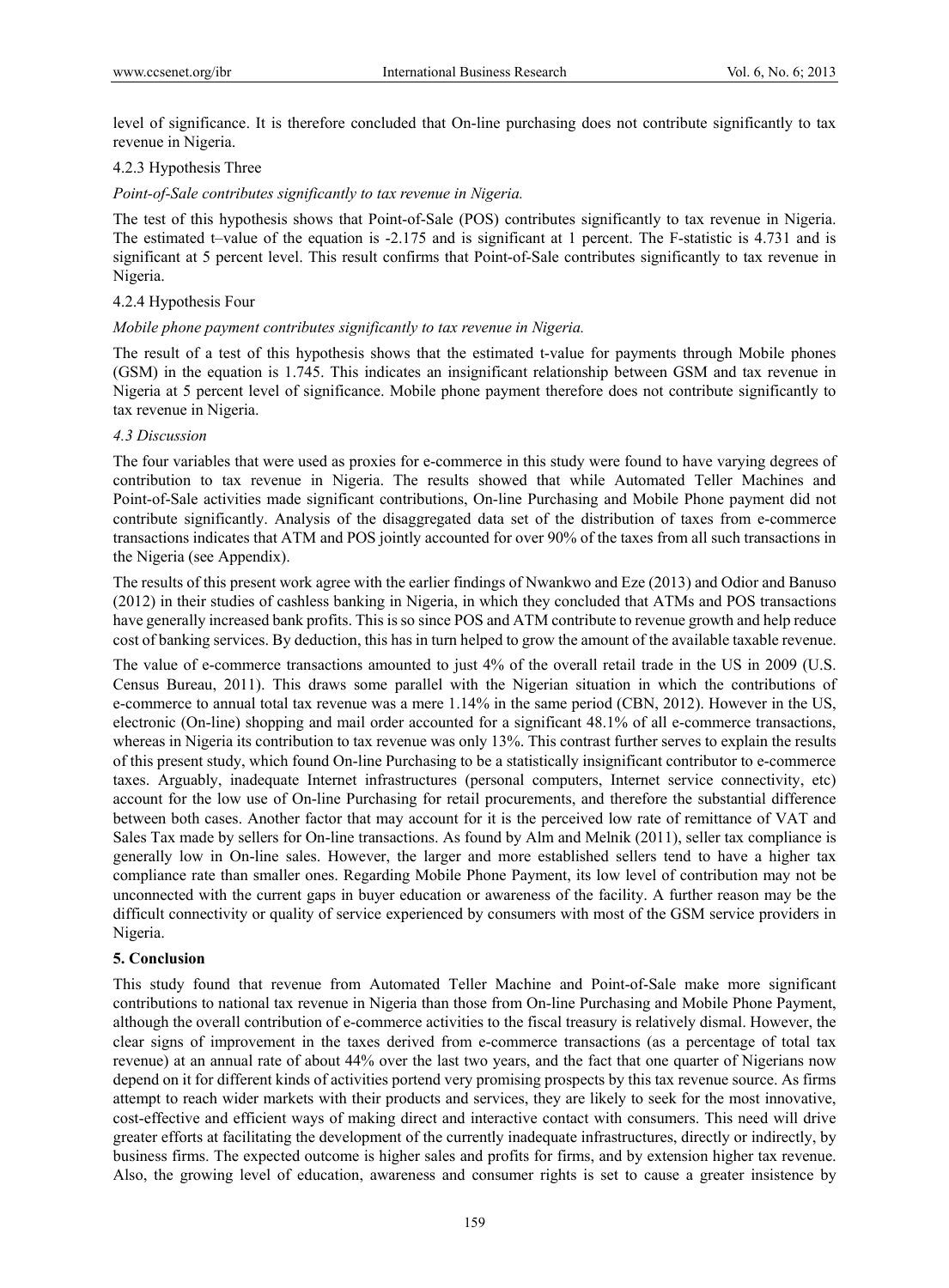customers on being served with only the best products and services. This factor should influence a greater use of the Internet, which remains the most viable platform for viewing and selecting from a range of alternatives the ones that offer the best quality and/or competitive prices. We therefore recommend Public-Private-Partnerships (PPPs) as the best way forward for Internet infrastructure development in Nigeria. Similarly, consumer education is also required to address the current poor adoption of e-commerce tools among Nigerian consumers, as it is evident that the use of such services as Mobile Phone and On-line Purchasing is currently low. This effort will best be championed by sellers themselves than government.

It is pertinent to consider the fact that part of the solutions to low e-commerce taxes may lie in ensuring effective remittance of VAT and Sales Tax by sellers. For now, there is no clarity about the level of remittance in Nigeria, and reliable data were not available for use. The absence of data on remittance understandably places some limitation on the results obtained in this study. The search for an answer to this perceived problem presents scope for further research. And, if the losses arising from this source are found to be significant, then the behavioural and infrastructural factors that are responsible for poor compliance need to be understood and addressed in order to improve overall e-commerce contribution to national revenue beyond its current performance.

Finally, there is no evidential indication that e-commerce either affects the incidence of tax in an adverse way or leads to double taxation in Nigeria. There is also no evidence that e-commerce is more costly to the tax payer in a way that encourages or leads to tax evasion. Neither is it indicative of a less efficient source of tax revenue that suggests higher cost of administration for the tax authorities.

#### **References**

- Akomolede, T. I. (2008). Contemporary legal issues in electronic commerce in Nigeria. *PER, 11*(3). Retrieved from http://www.nwu.ac.za/sites/default/files/images/2008x3x\_Akomolede\_art.pdf
- Alm, J., & Melnik, M. I. (2005). Sales Taxes and the Decision to Purchase Online. *Public Finance Review, 33*(2), 184-212.
- Alm, J., & Melnik, M. I. (2011, April). Do ebay sellers comply with state sales taxes? *Tulane Economics Working Paper Series*, Working Paper No. 1106, Tulane University.
- BrandCrunchng. (2013). Off to a good start in Nigeria, suits Nigerians better Jamie. Retrieved from http://www.brandcrunch.com.ng/bnrch/index.php/news/668-e-commerce-is-off-to-a-good-start-in-nigeria-su its-nigerians-better-jaime?format=pdf
- Bristol, M. A. (2001). The impact of electronic commerce on tax revenues in the Carribean Community. Being a paper prepared as part of the Graduate Internship Program 2001, for the Regional Tax Policy and Administration Unit CARICOM Secretariat, Georgetown, Guyana, SA.
- British Broadcasting Corporation. (2013). Online shopping in Nigeria. BBC Radio, London, 18<sup>th</sup> March.
- Central Bank of Nigeria. (2012a). Annual report 2009. Abuja: CBN.
- Central Bank of Nigeria. (2012b). Annual report 2010. Abuja: CBN.
- Central Bank of Nigeria. (2012c). Annual report 2011. Abuja: CBN.
- Central Bank of Nigeria. (2012d). Annual report 2012. Abuja: CBN.
- Deloitte & Touché. (1997). *Tax in the Network Economy*. London: Deloitte & Touché.
- Doernberg, R. L., Hinnekens, L., Hellerstein, W., & Li, J. (2001). *Electronic Commerce and Multijurisdictional Taxation*. The Hague: Kluwer Law International.
- Emenyi, E. O. (2013). *The impact of e-commerce on tax revenue in Nigeria: A study of the Federal Inland Revenue Service in South-South States of Nigeria* (Unpublished Master's thesis). University of Calabar, Calabar, Nigeria.
- Garg, E. (2000). E-Taxation. Retrieved from http://ashokgarg.in/etax.htm
- Goolsbee, A. (2000). In a World without Borders: The Impact of Taxes on Internet Commerce. *Quarterly Journal of Economics, 115*(2), 561-576. http://dx.doi.org/10.1162/003355300554854
- Gujarati, D. (2005). *Essentials of Econometrics*. Boston: McGraw Hill.
- Hanefah, H. M. M., Hassan, H., & Othman, Z. (2008). E-commerce implications: Potential problems and challenges in Malaysia. *International Business Research, 1*(1), 43-57.
- Horn, P. (2003). Taxation of e-commerce. *Journal of American Academy of Business*, *2*(2), 329.